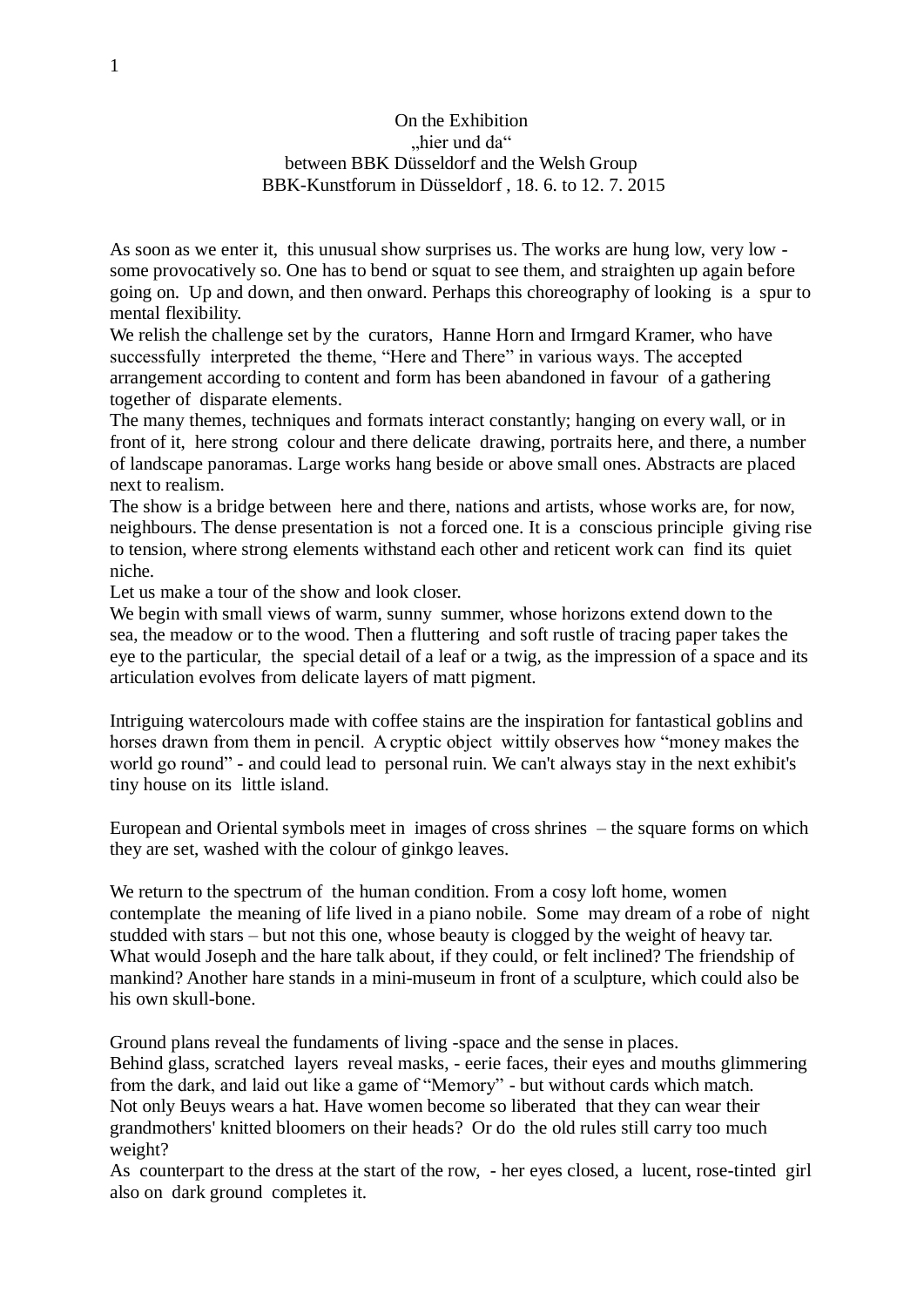Three abstracts detect in various ways, and interpret visually the unseen structures which prevail around us.

In a casually connected process of synesthesia, the sound of silence is heard as tentatively it rises from us,tuning into the cosmos**,** like the white relief on white paper. All is connected through the tiniest of structures, whose sharp filigree grids form a whole, only perceptible to us in isolated details. Upright fans of metal fabric offer sparse glimpses of light. solid but flexible woven mesh gives tiny views of the world.

Now we return to concrete natural perspectives.

How might a landscape be spelt-out**,** yet forfeit nothing of its fullness?

What adventures might begin if we bend to the meadow under the trees in the park? Maybe we will be lost in precious moments like the boy in the green brook, in the slow completion of his actions; or in the glimmering, shimmering flicker of spots of sunlight before closed eyelids. Or perhaps taking our worry and concerns to Nature will make us aware of our inherited responsibility for the land- and to our fellow human beings.

Shared, but indefinable feelings bind, and separate the clown and monkey, who gaze upward with awe at soap-bubbles; a variation of the Man and Beast constellation – a theme by which the hanging links so many works throughout the exhibition.

Now back to the enigma posed by the "bad girl" in the huge sun-glasses and the ear defenders. Next, we are greeted by winter and summer sisters from the family album and meet our own childhood memories.

A photographer seeks precious Bohemian glass in courtyard windows, to discover the forces that prevail between things.

Wild, aspiring strokes entice us into the rhythmn of an unknown landscape .Then we enter the purple yard with its pecking hens, and the cottage where another story awaits us.

The bright delicacy of flowers on a column detains us a little longer - art has a special facility to capture ephemeral moments. It can also unify. Each of the two aspects of the Janus head, composed of earth and air, in its foliate wreath, tries to espy the other. The leporelli with their creative double perspectives excite the need to open them, to look, to read, and contemplate in depth.

The richly contrasting materiality of bronze is highlighted in the warm copper gleam of moulded surfaces and the contrasting cold, rough green patination of unformed areas of "flow".

Finally, a shattered sarcophagus and the last remaining stones in a wall remind us of our own fragility and that of our heritage.

We do not remain here, but walk on in spirit, in the passage, cheered by small posies ranged against the pressures of the everyday, an ebullient waterman (not only of Celtic myth) and his no less lively daughters.

In the small gallery, we continue in the direction of reading- from left to right. We encounter the perfect representation of a Baroque still-life with one small intervention– the portrait of the current artist as a bitter orange! The next step leads us to a Welsh mountain landscape. In its sandy frame it recalls an exotic oasis in a faraway desert.

From a diffuse dream-sequence, a hare-headed woman looks at us as she hurries by. Big black birds, disturbed, besiege a row of terraces. Are they blotting out the traces of the title, "Murder<sup>"?</sup>

Disquiet gives way before the naturalistic truth of an elephant's head, tempts one to touch it. Just lay your hand on the scarred grey skin of the trunk. Compact assemblages from pieces of